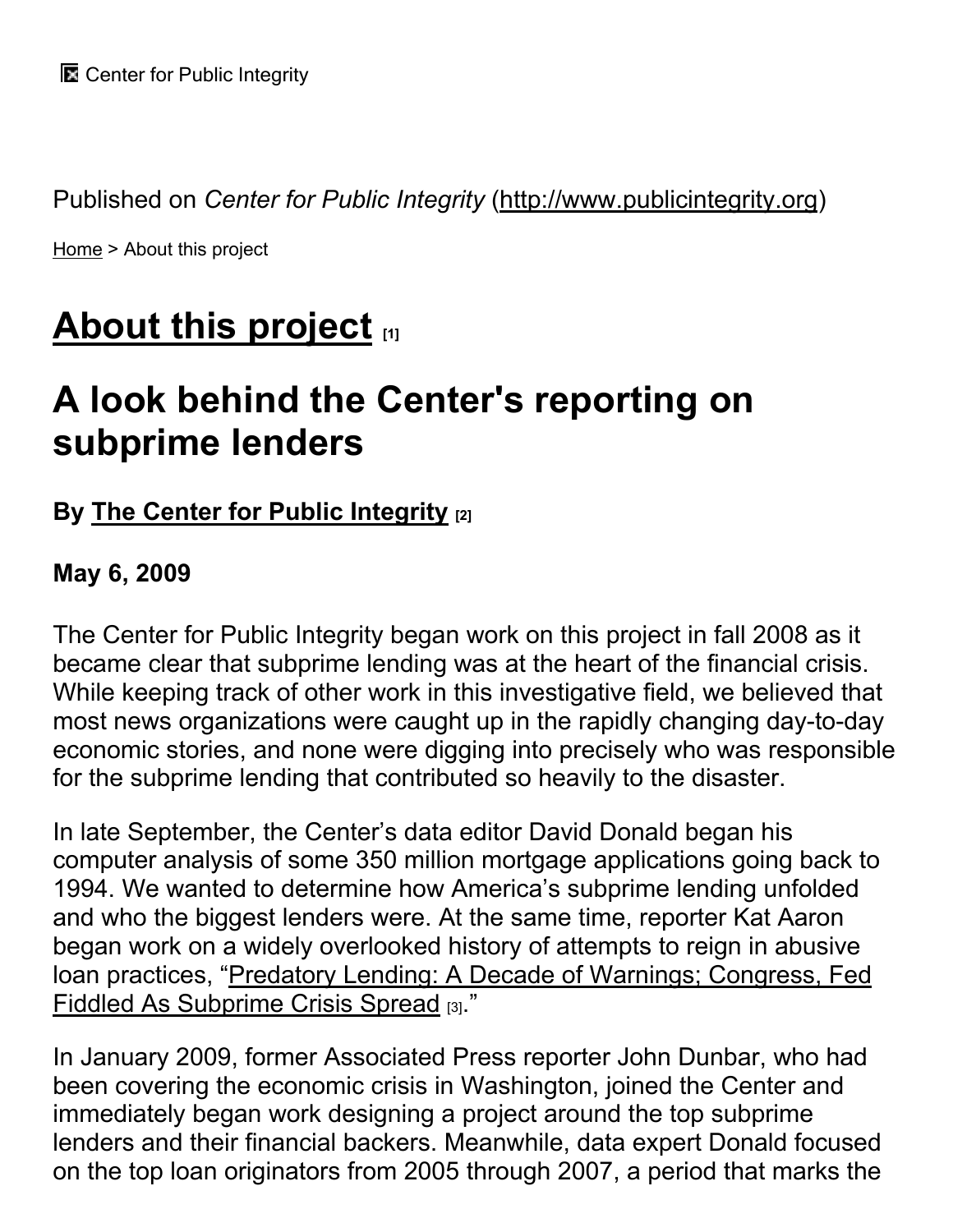peak and collapse of the subprime boom. These lenders we eventually dubbed "The Subprime 25  $_{[4]}$ ." With our data analysis in hand, Dunbar and a team of Center reporters put together profiles of all 25 top subprime lenders.

Through our reporting, we discovered that at least 21 of the top 25 subprime lenders were directly or indirectly financed by the mega banks that received bailout money — through direct ownership, credit agreements, or huge purchases of loans for securitization. Dunbar then completed two major reports with the help of his team, "The Roots of the Financial Crisis: Who Is To Blame; Banks that Financed Subprime Industry Collecting Billions in Bailouts  $_{[5]}$ ," as well as a thorough primer on what had happened, "Meltdown" 101: Subprime Mortgages and the Road to Financial Ruin [6]."

The Center for Public Integrity also created a series of charts and graphs to help tell the story, including information on the hefty lobbying and political contributions to members of Congress by the companies involved. To illustrate the project, Multimedia Editor Ariel Olson Surowidjojo was instrumental in gathering the charts, graphs, photos, and company logos. The Center also shared its subprime mortgage data with the innovative, Palo Alto-based Palantir Technologies [7], which used its network analysis software to create more than a hundred "heat maps" showing where each of the Subprime 25 companies made their home loans.

# **The Team**

# Editorial Team

Bill Buzenberg, executive director David E. Kaplan, editorial director Gordon Witkin, managing editor John Dunbar, project manager/lead author David Donald, data editor

## **Reporting Team**

John Dunbar, David Donald, Kat Aaron, Laura Cheek, Josh Israel, Matthew Lewis, Sarah Laskow

## **Fact Checking**

Peter Newbatt Smith, research editor Laura Cheek, Matthew Lewis, M.B. Pell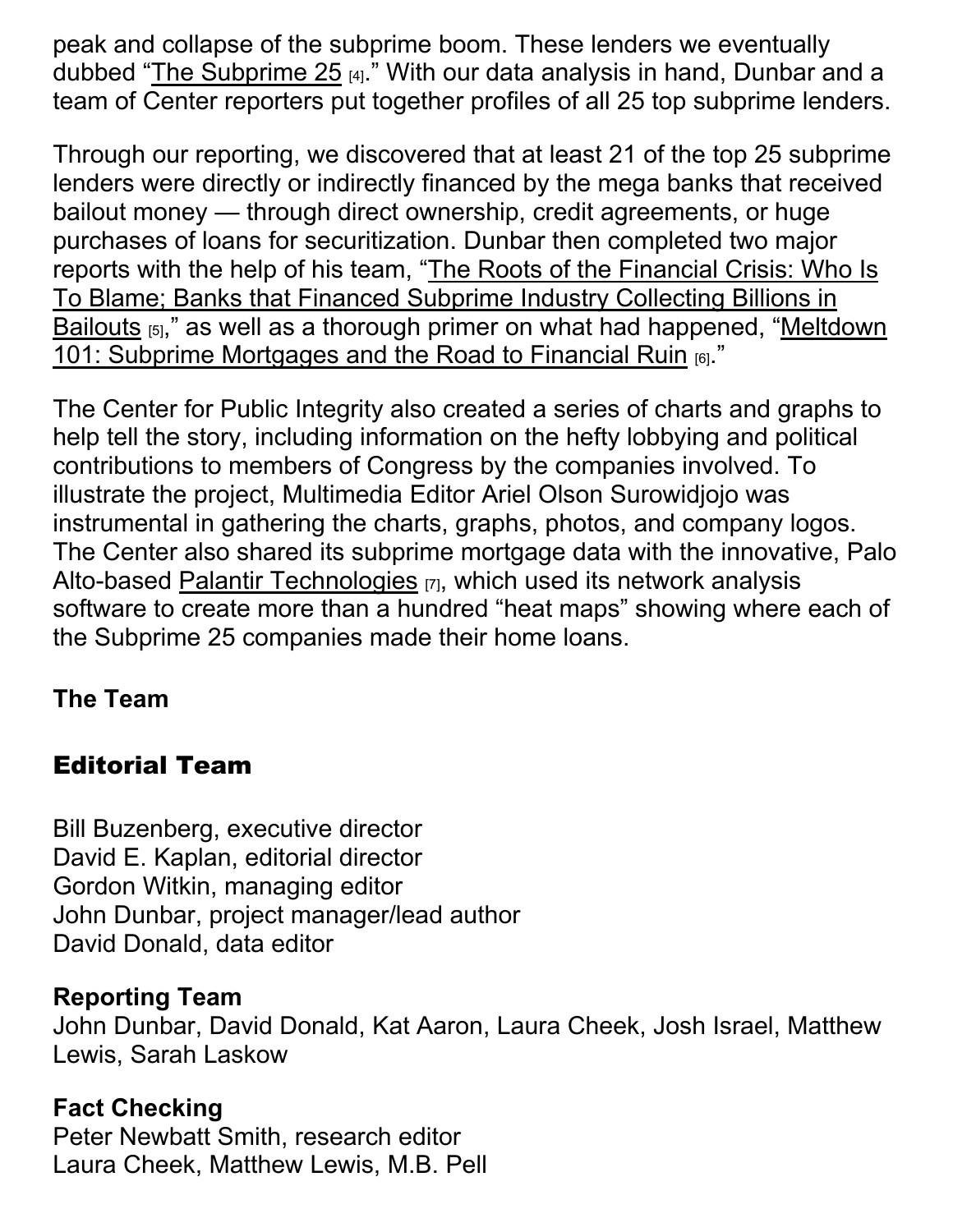# **Web Team**

Andrew Green, web editor Ariel Olson Surowidjojo, multimedia editor Cole Goins, assistant web editor Tuan Le, information technology manager/web developer

# **Web Design**

Top Dead Center Design, website design http://www.tdcdesign.com/

# **Special Assistance**

Palantir Technologies, data analysis/map design www.palantirtech.com [7]

# **Media Team**

Bridget Gallagher, director of development and communications Jeanne Brooks, outreach coordinator Steve Carpinelli, media relations manager

# **Additional Thanks**

Carolyn Jarboe Ellen McPeake Regina Russell Eva Starrak

# **Funders**

Who's Behind the Financial Meltdown? is generously supported by the Carnegie Corporation of New York [9], the Ford Foundation [10], the John S. and James L. Knight Foundation [11], the Open Society Institute [12], the John D. and Catherine T. MacArthur Foundation [13], the Park Foundation  $[14]$ , the Rockefeller Brothers Fund  $[15]$ , and many other generous institutional and individual donors. The Center for Public Integrity also wishes to thank Palantir Technologies [7] of Palo Alto, California, which provided generous in-kind support through its network analysis software, data analysis, and map design.

**Source URL (modified on 05/19/2014 - 12:19):** http://www.publicintegrity.org/2009/05/06/5555/about-project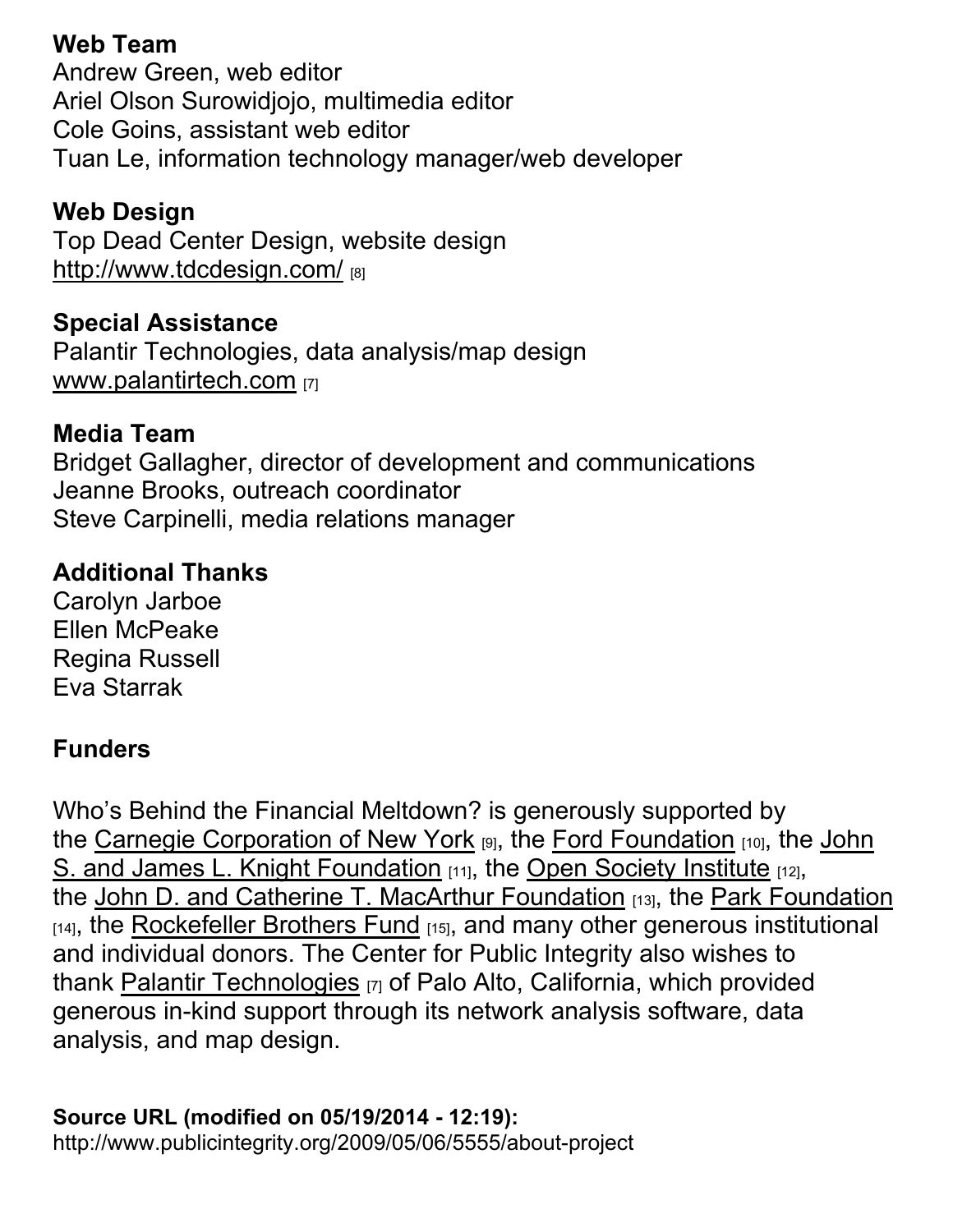## **Links**

[1] http://www.publicintegrity.org/2009/05/06/5555/about-project

[2] http://www.publicintegrity.org/authors/center-public-integrity

[3] http://www.iwatchnews.org/2009/05/06/5452/predatory-lending-decade-warnings

[4] http://www.iwatchnews.org/node/5554

[5] http://www.iwatchnews.org/2009/05/06/5449/roots-financial-crisis-who-blame

[6] http://www.iwatchnews.org/2009/05/06/5453/meltdown-101

[7] http://www.palantirtech.com/

[8] http://www.tdcdesign.com/

[9] http://www.carnegie.org/

[10] http://www.fordfound.org/

[11] http://www.knightfoundation.org/

[12] http://www.soros.org/

[13] http://www.macfound.org/site/?c=lkLXJ8MQKrH&b=3599935

[14] http://www.parkfoundation.org/

[15] http://www.rbf.org/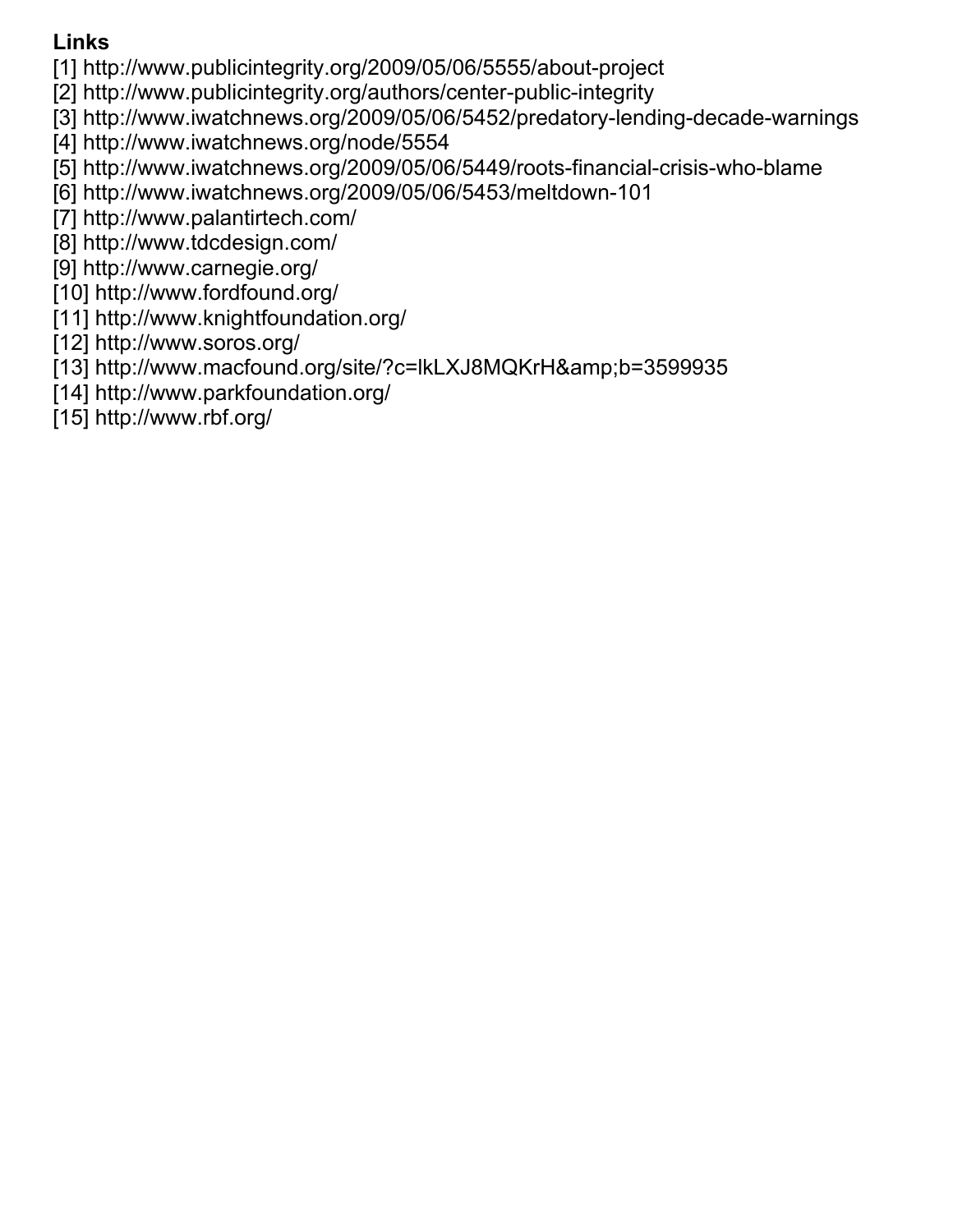Published on *Center for Public Integrity* (http://www.publicintegrity.org)

Home > The roots of the financial crisis: Who is to blame?

# **The roots of the financial crisis: Who is to blame? [1]**

# **Banks that financed subprime industry collecting billions in bailouts**

## **By John Dunbar [2] and David Donald [3]**

### **May 6, 2009**

The top subprime lenders whose loans are largely blamed for triggering the global economic meltdown were owned or bankrolled by banks now collecting billions of dollars in bailout money including several that have paid huge fines to settle predatory lending charges.

These big institutions were not only unwitting victims of an unforeseen financial collapse, as they have sometimes portrayed themselves, but enablers that bankrolled the type of lending that has threatened the financial system.

These are among the findings of a Center for Public Integrity analysis of government data on nearly 7.2 million "high-interest" or subprime loans made from 2005 through 2007, a period that marks the peak and collapse of the subprime boom. The computer-assisted analysis also reveals the top 25 originators of high-interest loans  $H_1$ , accounting for nearly \$1 trillion, or about 72 percent of such loans made during that period.

The Center found that U.S. and European investment banks invested enormous sums in subprime lending due to unceasing demand for high-yield, high-risk bonds backed by home mortgages. The banks made huge profits while their executives collected handsome bonuses until the bottom fell out of the real estate market.

Investment banks Lehman Brothers, Merrill Lynch, JPMorgan & Co., and Citigroup Inc. both owned and financed subprime lenders. Others, like RBS Greenwich Capital Investments Corp. (part of the Royal Bank of Scotland), Swiss bank Credit Suisse First Boston, and Goldman Sachs & Co., were major financial backers of subprime lenders.

According to the Center's analysis:

• At least 21 of the top 25 subprime lenders were financed by banks that received bailout money — through direct ownership, credit agreements, or huge purchases of loans for securitization.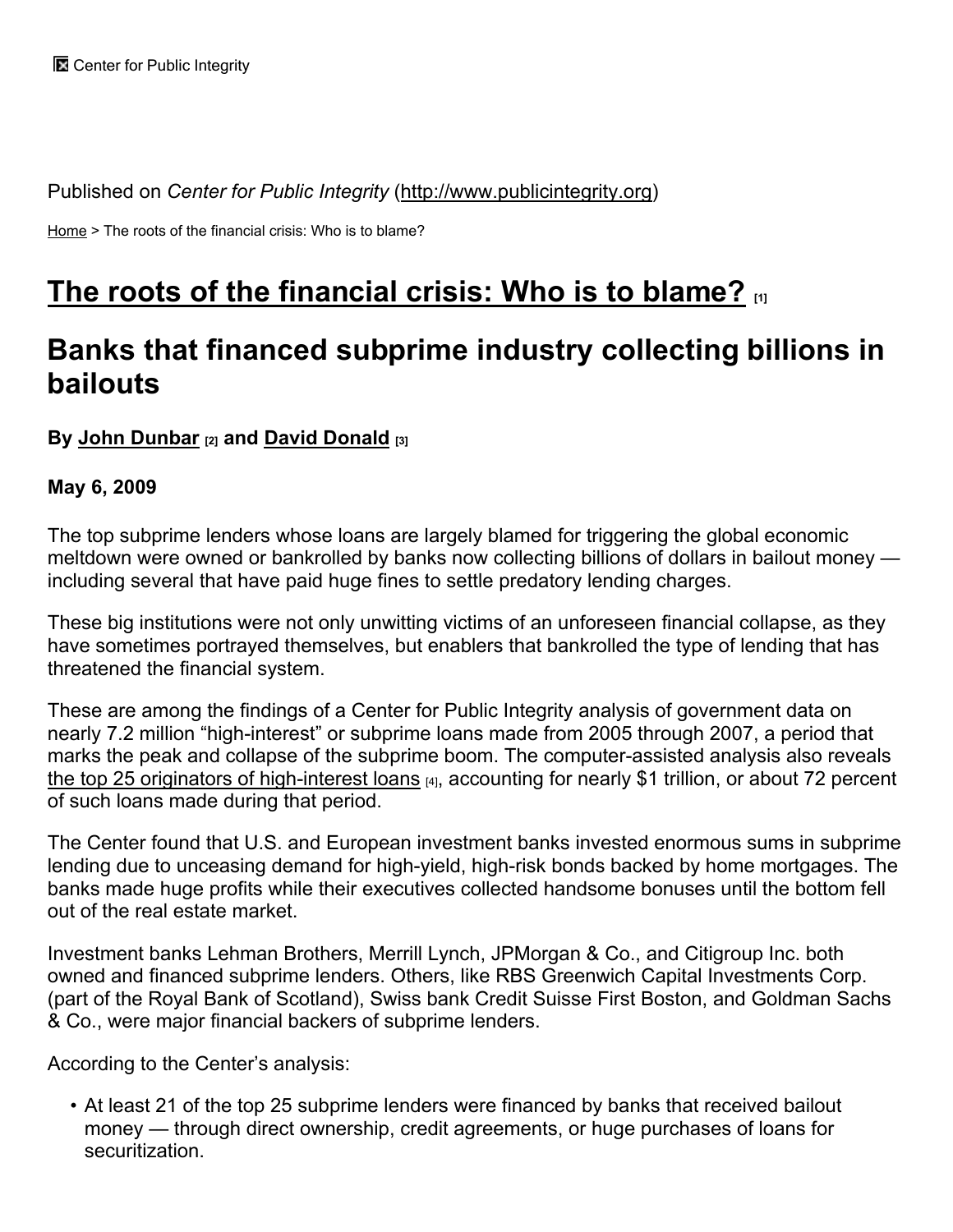- Twenty of the top 25 subprime lenders have closed, stopped lending, or been sold to avoid bankruptcy. Most were not banks and were not permitted to collect deposits.
- Eleven of the lenders on the list have made payments to settle claims of widespread lending abuses. Four of those have received bank bailout funds, including American International Group Inc. and Citigroup Inc.

The Center also conducted a computer analysis of more than 350 million mortgage applications reported to the federal government between 1994 and 2007, and found that the amount of money spent by homeowners on their mortgages as a percentage of their income spiked sharply during the peak of the subprime boom.

## **The Subprime Universe**

Subprime does not mean "lower than prime." In fact, it's just the opposite. Subprime lenders charge rates that are higher than prime, the rate offered to a bank's most creditworthy customers — sometimes much higher. Subprime borrowers are generally people with poor credit who may have a recent bankruptcy or foreclosure on their record, according to the Federal Reserve.

Each year, under the Home Mortgage Disclosure Act [5], the federal government collects reams of data from lenders in an effort to determine whether they are adequately serving their communities and whether there is discrimination against minority borrowers. Some smaller lenders and some that do business in rural areas are not required to report. The government estimates the data account for about 80 percent of all home mortgages. In 2004, the Federal Reserve began requiring lenders to indicate when borrowers were being charged three percentage points or more above the rate of interest earned on U.S. Treasury bonds of a similar maturity.

The objective was to gather data encompassing "substantially all of the subprime mortgage market while generally avoiding coverage of prime loans," according to the Federal Reserve.

The Center analyzed these loans from 2005 through the end of 2007 to come up with its top 25 list of high-interest lenders [4]. (The 2004 data were excluded due to poor compliance and other factors.) The market for these loans, driven by Wall Street investors, grew through the early 2000s, peaked in 2005, and crashed in 2007. The top 25 subprime lenders represent nearly 5 million loans.

There are multiple definitions of what constitutes a subprime loan. For the Center's criteria and to learn how the list was created, please see our methodology  $_{[6]}$ .

Most of the top subprime lenders were high-volume, "non-bank" retail lenders that advertised heavily, generated huge profits, and flamed out when Wall Street benefactors yanked their funding. Nine of the top 10 lenders were based in California — seven were located in either Los Angeles or Orange counties. At least eight of the top 10 were backed at least in part by banks that have received bank bailout money.

No. 1 was Calabasas, California-based **Countrywide Financial Corp**., with at least \$97.2 billion worth of subprime loans  $_{[7]}$  from 2005 through the end of 2007. Countrywide was bought by Bank of America last year, saving it from probable bankruptcy. Second was **Ameriquest Mortgage Co**. of Orange, California, now defunct, which originated at least \$80.6 billion worth of loans [8]. Third was now-bankrupt **New Century Financial Corp.** of Irvine, California, with more than \$75.9 billion **in loans** [9].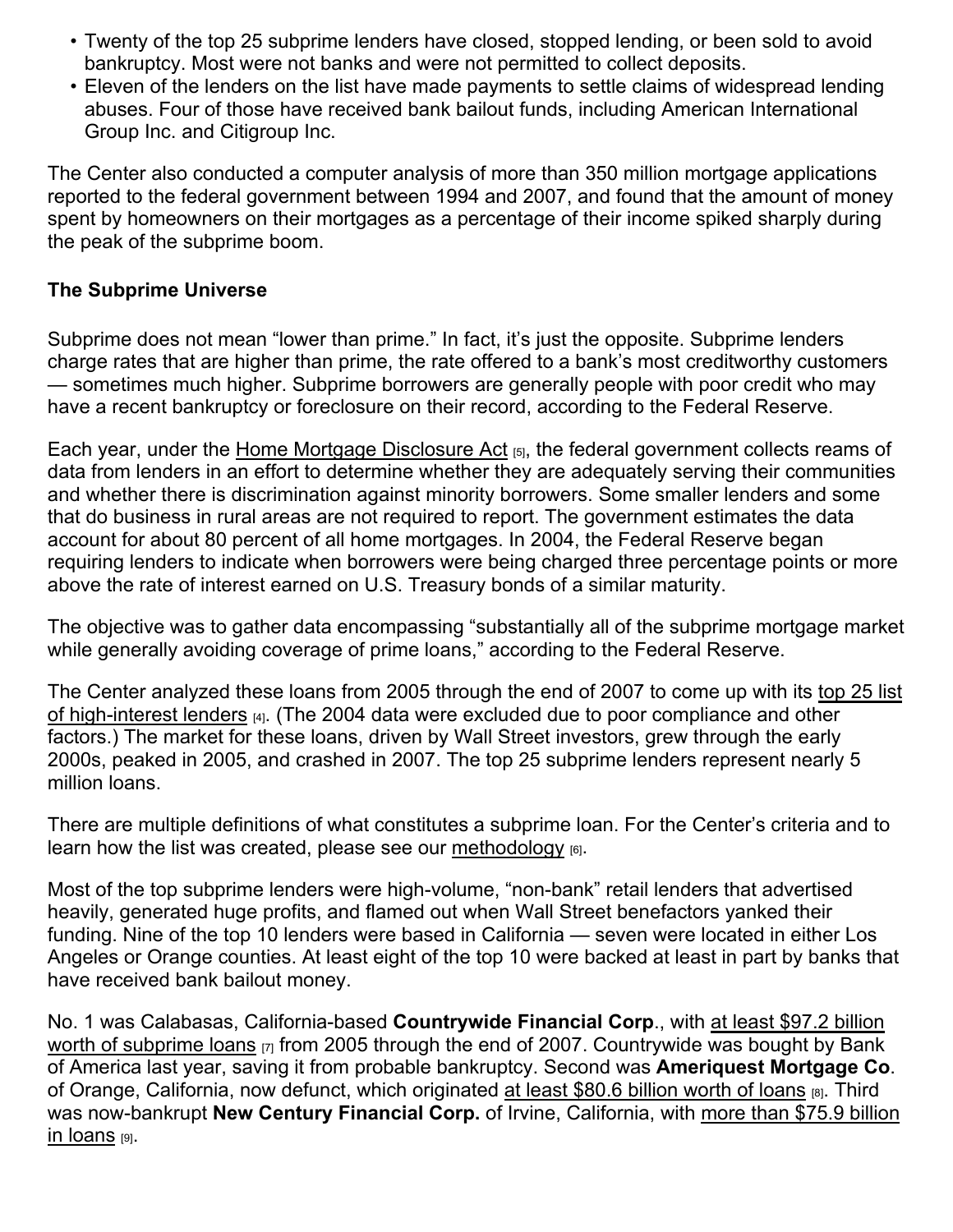### **Non-Bank Lenders Dominate**

Independent mortgage companies like Ameriquest and New Century were among the most prolific subprime lenders. Since they were not banks, they could not accept deposits, which limited their access to funds. At least 169 independent mortgage companies that reported lending data in 2006 ceased operations in 2007, according to the Federal Reserve [10].

Some of the nation's largest banks have subprime lending units, including Wells Fargo & Co [11]. which ranked No. 8, JPMorgan Chase & Co. [12] at No. 12, and Citigroup Inc. [13] at No. 15. The big banks' mortgage business was less reliant on subprime lending than that of the non-bank lenders. But most of the big investment banks also purchased subprime loans made by other lenders and sold them as securities.

Several other lenders among the Top 25 were subsidiaries of Wall Street banks or hedge funds. Encore Credit Corp. [14] (No. 17), for example, was a subsidiary of Bear Stearns, and BNC Mortgage Inc. [15] was part of Lehman Brothers (No. 11).

The lending totals in the survey include subsidiaries owned by the parent companies. British bank HSBC Holdings plc [16] (No. 9) owned American subsidiary HSBC Finance Corp., which in turn owned subprime lender Decision One and also operated under the names Beneficial and HLC.

Two of the top subprime lenders were seized by the government. IndyMac Bank  $_{[17]}$  (No. 14) and Washington Mutual (owner of Long Beach Mortgage Co. [18], No. 5) were each taken over by federal banking regulators after big losses on their portfolios of subprime loans.

American International Group (AIG) [19], better known for insurance and complex trades in financial derivatives, made the list at No. 18, thanks to subsidiaries like American General Finance Inc., MorEquity, and Wilmington Finance Inc.

The five banks on the list that are still lending are Wells Fargo, JPMorgan Chase, GMAC LLC, Citigroup, and AIG. All have received billions from the government's bank bailout programs.

## **Bailout Recipients**

On Oct. 3, 2008, former President Bush signed the \$700 billion Emergency Economic Stabilization Act of 2008 [20] into law. The legislation created the "Troubled Asset Relief Program" — or TARP, as it is known — to buy up mortgage-backed securities and hold them, ideally, until they recovered some of their value and could be auctioned. By removing the so-called "toxic" assets from the banks' balance sheets, it was hoped they would begin lending again. The administration later changed direction and opted instead to buy shares of stock from the banks.

In addition to the \$700 billion bailout, the Federal Reserve began committing hundreds of billions of dollars to guarantee against losses on failing mortgage assets of AIG, Citigroup, and Bank of America.

Among the lenders on the Center top 25 list, seven have received government assistance. Citigroup has collected \$25 billion through the TARP program, \$20 billion through the Treasury Department's "targeted investment program," and a \$5 billion Treasury backstop on asset losses. It has also been guaranteed protection from losses on \$306 billion in assets. Wells Fargo has collected \$25 billion in TARP funds, and Bank of America, which bought Countrywide and Merrill Lynch before their imminent collapse, received another \$45 billion in TARP money. Also on the list: JPMorgan Chase (owner of Chase Home Mortgage), Regions Financial Corp. (former owner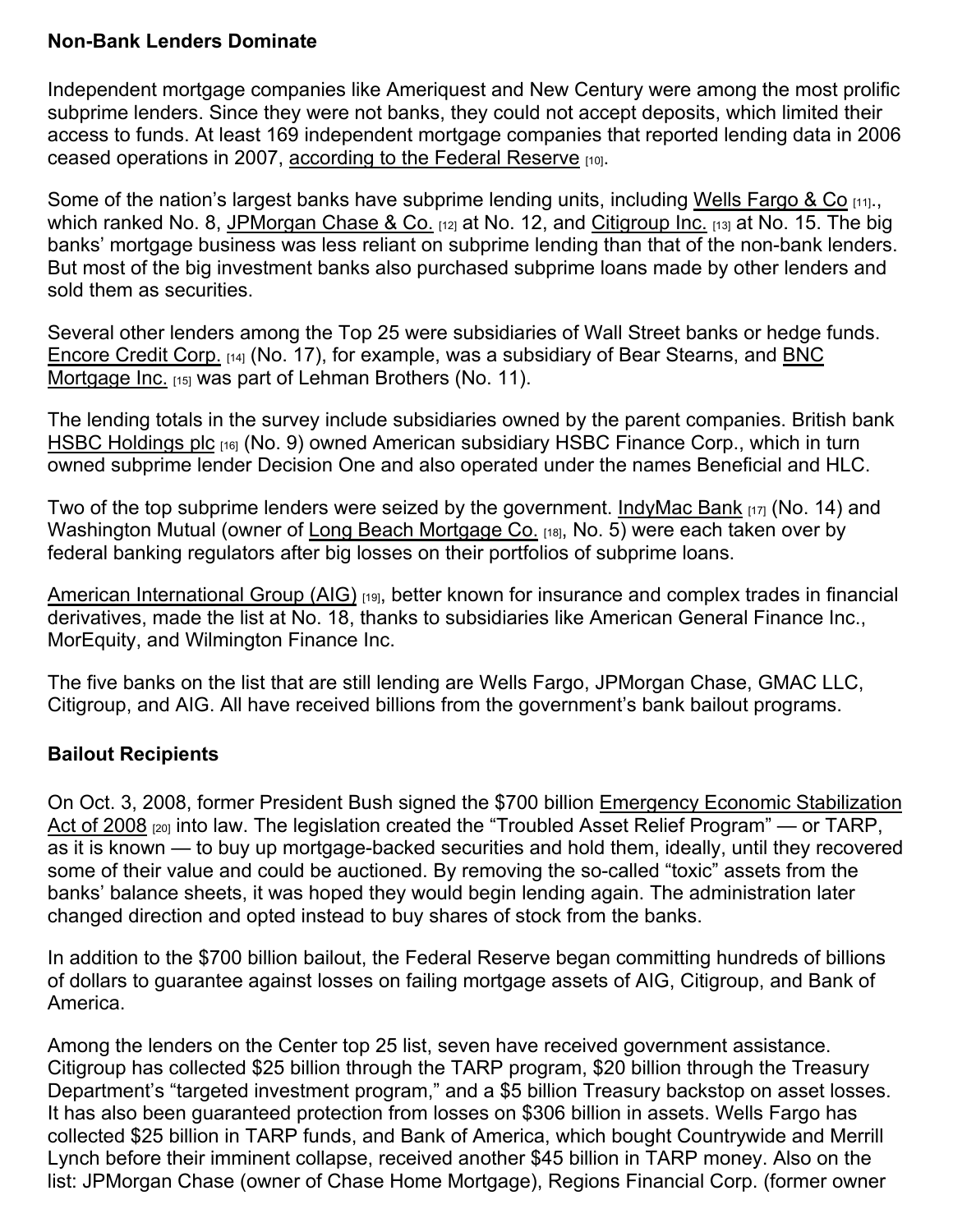of EquiFirst), GMAC/Cerberus Capital Management, and Capital One Financial Corp. (former owner of GreenPoint Mortgage). And the bailout of insurance giant AIG may go as high as \$187 billion and includes a combination of loans, direct investment by the government, and purchases of shaky assets.

Center researchers attempted to reach every CEO and corporate owner on its list of the top 25 lenders with mixed success.

A call and e-mail to Bank of America were not returned. A Wells Fargo spokesman said the bank carefully reviews a borrower's ability to pay. "That's why 93 out of every 100 of our mortgage customers were current on their payments at the end of 2008," the bank's Kevin Waetke wrote in an e-mail.

Capital One spokeswoman Tatiana Stead responded that GreenPoint's loans were considered Alt-A, which generally do not require documentation of income but whose borrowers have good credit. Such loans are not considered subprime, she said, and added that the bank closed GreenPoint shortly after it was acquired.

Since the confusion and panic of 2008 has receded, angry taxpayers have been looking for someone to blame for the mess. Subprime lenders that originated loans they knew were likely to fail are widely cited  $_{[21]}$  as a good place to start. But the subprime lenders could never have done so much damage were it not for their underwriters — those giant investment banks in the U.S., Germany, Switzerland, and England.

### **Wall Street Cash Pours In**

During the boom years, investment banks provided a staggering amount of cash to subprime lenders so they could make loans.

Between 2000 and 2007, backers of subprime mortgage-backed securities — primarily Wall Street and European investment banks — underwrote \$2.1 trillion worth of business, according to data from trade publication Inside Mortgage Finance. The top underwriters in the peak years of 2005 and 2006 were Lehman Brothers at \$106 billion; RBS Greenwich Capital Investments Corp., at \$99 billion; and Countrywide Securities Corp., a subsidiary of the lender, at \$74.5 billion. Also among the top underwriters: Morgan Stanley, Merrill Lynch, Bear Stearns, and Goldman Sachs.

When New Century filed for bankruptcy, it listed Goldman Sachs Mortgage Co. as one of the 50 largest unsecured creditors. Other New Century creditors include Bank of America, Morgan Stanley, Citigroup, Barclays, and Swiss bank UBS.

New Century earlier reported to its shareholders that it had lines of credit totaling \$14.1 billion from those five banks, plus Bear Stearns, Credit Suisse First Boston, Deutsche Bank, and IXIS Real Estate Capital, a French banking firm (since taken over by a company called Natixis) that frequently worked with Morgan Stanley.

An investigative report [22] prepared for the U.S. Trustee overseeing the bankruptcy case described a "brazen obsession with increasing loan originations, without due regard to the risks associated with that business strategy" at New Century. It said the company made loans "in an aggressive manner that elevated the risks to dangerous and ultimately fatal levels."

In December 2006, Citigroup pooled \$492 million-worth of mortgages to sell to investors as securities, one of several major offerings the bank had packaged for Wall Street. Sixty-three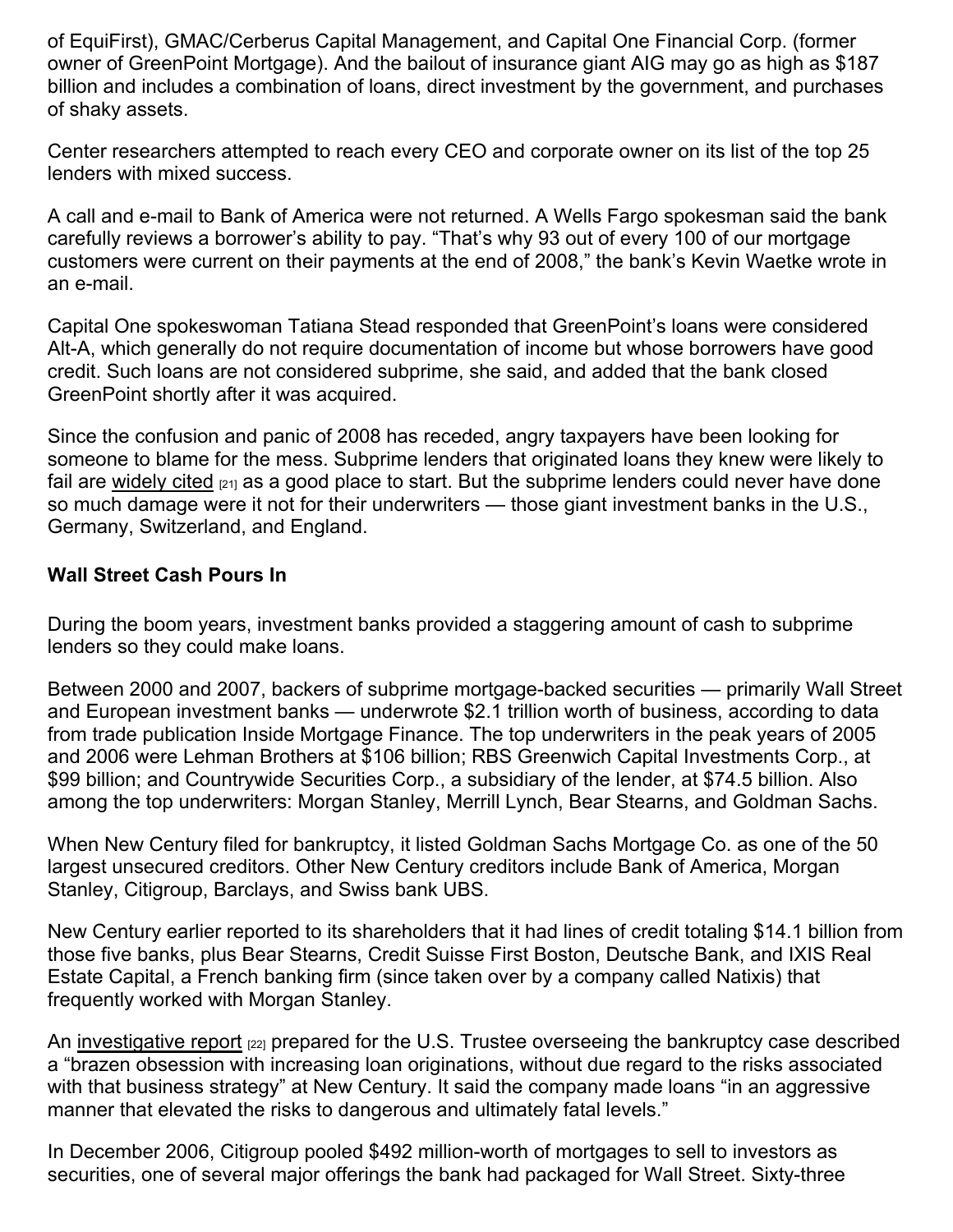percent of the mortgages were originated by New Century, according to the lengthy prospectus [23]. Eighty-one percent of the loans were adjustable rate mortgages.

Despite their massive investment in subprime loans, some of the nation's most powerful bankers continue to deflect responsibility.

"Demonizing the bankers as if they and they alone created the financial meltdown is both inaccurate and short-sighted," Citigroup chairman Richard Parsons told reporters recently. "Everybody participated in pumping up this balloon and now that the balloon has deflated, everybody in reality has some part in the blame."

A lawyer for former New Century CEO Robert K. Cole said he would have no comment.

Attorney Bert H. Deixler, who represents another former New Century CEO, Brad Morrice, was reached by e-mail. He was asked to comment on New Century's ranking as well as the contention that subprime loans originated by banks like New Century led to the collapse of the financial industry. Deixler described the Center's conclusions as "ludicrous." Several calls and e-mails asking him to elaborate were not returned.

Ameriquest, according to Center research of prospectuses, had relationships with virtually every major Wall Street investment bank. The lender sold billions of dollars in loans to Lehman Brothers, Bear Stearns, Goldman Sachs, Citigroup and Merrill Lynch. Some of its other financial supporters included Morgan Stanley, JPMorgan Chase, Deutsche Bank, UBS Securities, RBS Greenwich Capital, Credit Suisse First Boston, and Bank of America.

Countrywide, in addition to capital from shareholders, also had credit agreements with Bank of America, JP Morgan Chase, Citicorp USA (part of Citigroup), Royal Bank of Canada, Barclays, and Deutsche Bank.

Some investment banks owned subprime lenders. Merrill Lynch bought First Franklin Corp. (No. 4 on the Center list) in late December 2006 for \$1.3 billion — just before the bottom fell out of the market. Bear Stearns bought Encore Credit Corp. in February 2007.

The British banking giant HSBC got into the U.S. mortgage business in a big way when it bought Household International in 2003. It also purchased Arizona-based DecisionOne Mortgage, and operated under the Beneficial and HLC brands. An HSBC spokeswoman said HSBC Finance was primarily a portfolio lender, meaning it did not sell mortgages to third parties. HSBC, however, did package loans from its subprime subsidiaries into securities, according to SEC filings.

Lehman Brothers, now bankrupt, ranked No. 11 on the subprime list. The bank was a pioneer of sorts in investing in subprime lending. It owned several subprime lenders, including BNC Mortgage, Finance America, and Aurora Loan Services LLC.

Even banks that managed to dodge much of the carnage created by the subprime meltdown like Goldman Sachs — were invested in the subprime mortgage business. Goldman in May 2005 submitted a prospectus <sub>[24]</sub> so that it could sell more than \$425 million in securities known as "mortgage pass-through certificates."

Those securities were sold from an underlying pool of 9,388 second-lien loans that Goldman Sachs bought from Long Beach Mortgage Co., a company that ranks No. 5 on the Center's list of the top 25 subprime lenders. Long Beach was a subsidiary of Washington Mutual, which collapsed in 2008 thanks largely to losses in the subprime mortgage market. It was the biggest bank failure in U.S. history.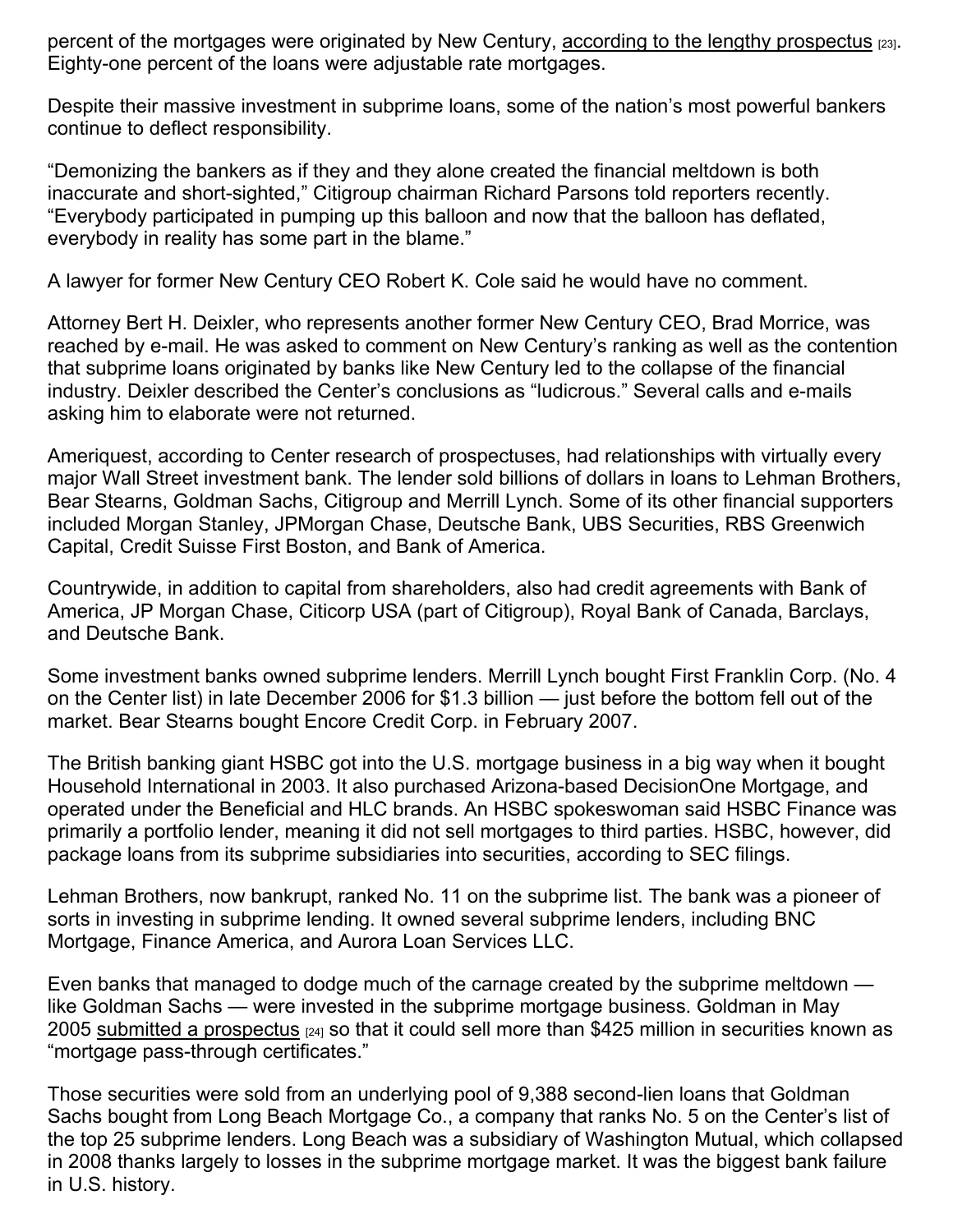Included in the prospectus for those Goldman Sachs securities was a boiler-plate warning to investors considering buying subprime mortgages. It says the borrowers, "for one reason or another, are not able, or do not wish, to obtain financing from traditional sources" and that the loans "may be considered to be of a riskier nature than mortgage loans made by traditional sources of financing." Goldman eventually received \$10 billion from the government TARP program, a sum the bank says it would like to pay back as soon as possible.

Goldman has been more conciliatory than some banks as far as accepting responsibility for the economic collapse. "Much of the past year has been deeply humbling for our industry," bank spokesman Michael DuVally wrote the Center. "As an industry, we collectively neglected to raise enough questions about whether some of the trends and practices that became commonplace really served the public's long-term interest."

Morgan Stanley owned a subprime mortgage company, but its volume wasn't high enough to make the Center's top 25. The investment bank, which has also received a \$10 billion TARP investment, was far more active as an underwriter. It backed \$74.3 billion of subprime loans during the peak years of 2005 and 2006, according to Inside Mortgage Finance, ranking it fourth for that period.

In 2006, Morgan and French banking firm IXIS Real Estate Capital Inc. (now part of Natixis) hoped to sell \$1.3 billion in subprime mortgage-backed securities to investors, according to a prospectus [25]. It included 6,755 loans originated by 20 different lenders, including First NLC Financial Services LLC, Accredited Home Lenders and Countrywide.

In addition to Wall Street, the Federal National Mortgage Corporation (Fannie Mae) and the Federal Home Mortgage Corporation (Freddie Mac) also fed the subprime monster. Fannie and Freddie were created by the government to promote home ownership by buying mortgages from lenders and selling them to investors, thus freeing up cash for banks to make more loans.

With investment banks buying more and more loans themselves each year, Freddie and Fannie began buying a huge volume of mortgage-backed securities from Wall Street as a means to foster affordable housing goals.

As of the end of February 2009, Fannie and Freddie held a combined \$292.1 billion in private mortgage-backed securities in their portfolios, according to monthly statements from both companies. On September 7, 2008, the government took control of the two entities.

## **Abusive Lending**

The subprime lending business has had its share of public relations problems. Subprime lenders say they serve an important function — offering credit to people who have been snubbed bv traditional mortgage lenders. But regulators and consumer advocates say some are "predatory" lenders who take advantage of people with little knowledge of how the financial system works and few options when it comes to borrowing.

Indeed, subprime lenders have paid billions to settle charges of abusive lending practices. At least 11 of the lenders on the Center's list have paid significant sums to settle allegations of abusive or predatory lending practices.

Two of the largest settlements ever reached for lending problems were with AIG and Citigroup, two financial institutions that have received billions in federal aid. Citigroup has a history of subprime lending, dating back to its purchase of Associates First Capital Corp. in 2000. Citigroup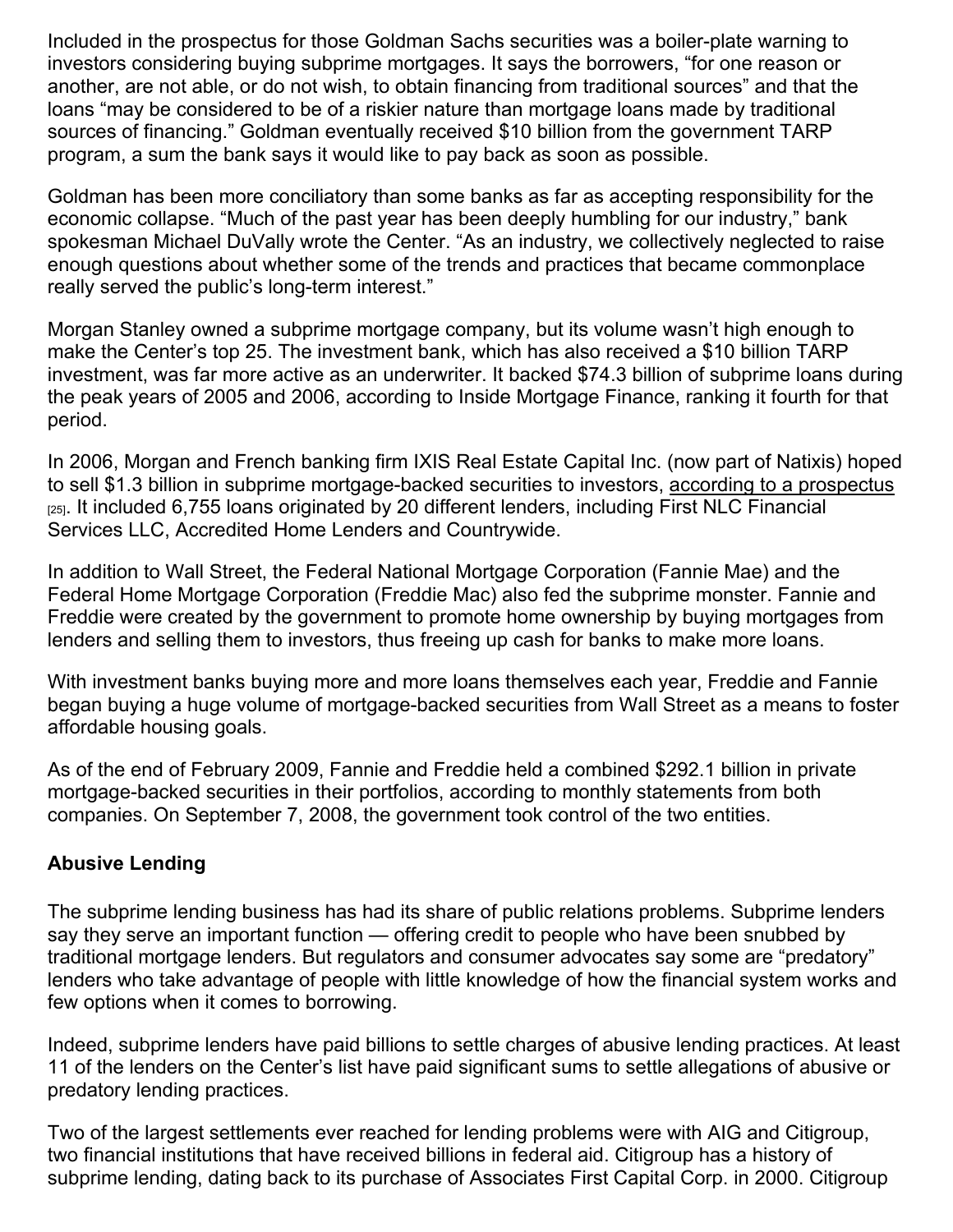at the time was building a global banking empire thanks to its success in convincing the government to deregulate the financial services industry the year before.

Associates had been criticized by some as a predatory lender, and in 2002, Citigroup paid a price for it. The bank agreed to pay \$215 million to resolve Federal Trade Commission charges that Associates had engaged in "systematic and widespread deceptive and abusive lending practices."

In 2004, the bank was hit again, this time by the Federal Reserve. The Fed levied a \$70 million civil penalty against CitiFinancial, Citigroup's subprime lending unit, for abuses during 2000 through 2002.

A Citigroup spokesman said the bank does not sell or securitize its loans. It does a small portion of adjustable rate mortgages, but does not offer "teaser rates" that so often get borrowers in trouble. Citigroup has caught heat from other big banks for supporting a bill, backed by consumer advocates, that would give judges more leeway in reworking mortgage loans of people in bankruptcy. The bill died in the Senate on April 30.

AIG settled claims of abusive lending practices in 2007. AIG subsidiary Wilmington Finance Inc. agreed to pay approximately \$128 million in restitution after the Office of Thrift Supervision found the lender had failed to consider the creditworthiness of borrowers and charged large broker and lender fees. AIG also agreed to donate \$15 million to "financial literacy and credit counseling."

The company did not respond to a Center request for comment.

The British bank HSBC got into the subprime business in the United States with the purchase of Household Finance in 2003. Prior to the purchase, Household paid a \$484 million settlement encompassing customers in all 50 states for unfair and deceptive lending practices.

Ameriquest was the subject of at least four settlements involving predatory lending since 1996, including charges of excessive fees and misleading poor and minority borrowers. In 2006, Ameriquest and its holding company, ACC Capital Holdings Corp., agreed to a \$325 million settlement with the District of Columbia and 49 states over allegations that the company misled borrowers, falsified documents, and pressured appraisers to inflate home values.

Countrywide, No. 1 on the Center's list, signed off in 2008 on the mother of all predatory lending settlements. After being sued by 11 states, the company agreed to provide more than \$8.6 billion of home loan and foreclosure relief.

The Center contacted an attorney for former Countrywide CEO Angelo Mozilo, but did not receive a response.

#### **Deeper and Deeper in Debt**

There's no question it has become easier over the last few decades to buy a home. Keeping it, however, is a different matter. One of the key measures of whether borrowers can afford a home or not is to compare their income to their loan amount. In its analysis of the lending industry, the Center tracked the loan-to-income ratio of borrowers between 1994 and 2007. The Center did a computer analysis of more than 350 million mortgage applications reported to the federal government during this time.

In 1994, the median loan after adjusting for inflation was \$120,000 — meaning half of loans approved were greater than that amount and half were less. The median income of borrowers was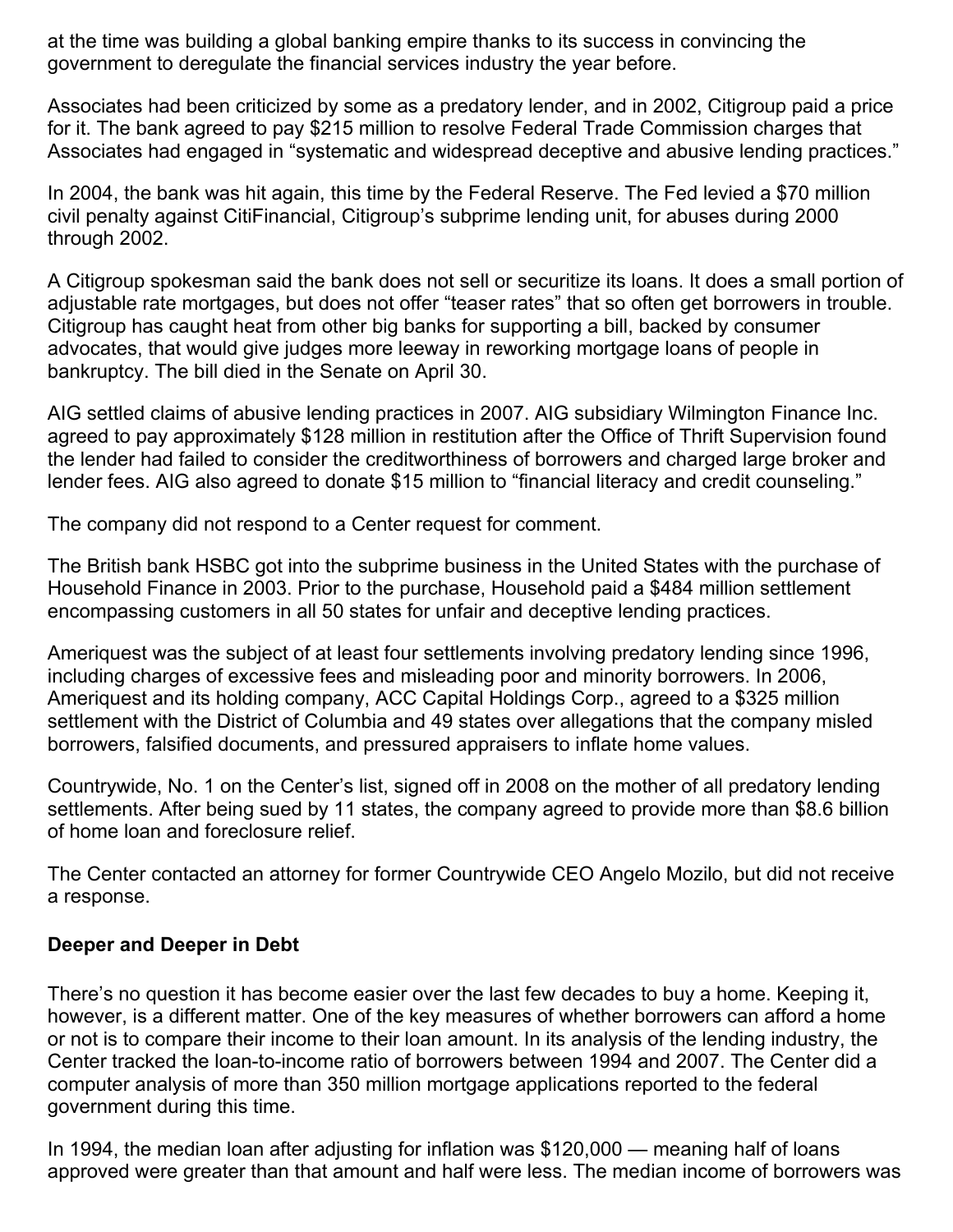\$73,000. That's a loan-to-income ratio of 1.65. So borrowers were taking out loans that amounted to 165 percent of their salary.

The ratio remained relatively steady through the rest of the 1990s, but by 2000, it began to shoot upward. By 2005, the peak of the subprime lending boom, the median loan grew to \$183,000 while borrowers' median income remained roughly the same. That amounts to a loan-to-income ratio of 2.46. That meant the typical loan amounted to 246 percent of annual income.

Borrowers, in other words, were spending a much higher percentage of their income on housing during the subprime lending boom. Many of the lenders coaxed them along by lowering lending standards, failing to require documentation of income on loans, and providing adjustable rate loans with low two-year teaser rates that reset to much higher levels. Ultimately, that fed a wave of foreclosures, leading to trouble for borrowers, lenders, and eventually taxpayers — lots of it. And digging out will be no easy task.

**Source URL (modified on 05/19/2014 - 12:19):** http://www.publicintegrity.org/2009/05/06/5449/roots-financialcrisis-who-blame

#### **Links**

- [1] http://www.publicintegrity.org/2009/05/06/5449/roots-financial-crisis-who-blame
- [2] http://www.publicintegrity.org/authors/john-dunbar
- [3] http://www.publicintegrity.org/authors/david-donald
- [4] http://www.publicintegrity.org/node/5554
- [5] http://www.ffiec.gov/hmda/
- [6] http://www.iwatchnews.org/2009/05/06/5556/methodology
- [7] http://www.publicintegrity.org/2009/05/06/12987/no-1-subprime-25-countrywide-financial-corp
- [8] http://www.publicintegrity.org/2009/05/06/12986/no-2-subprime-25-ameriquest-mortgage-coacc-capitalholdings-corp
- [9] http://www.publicintegrity.org/2009/05/06/12989/no-3-subprime-25-new-century-financial-corp [10] http://www.federalreserve.gov/pubs/bulletin/2008/pdf/hmda07final.pdf
- [11] http://www.publicintegrity.org/2009/05/06/13000/no-8-subprime-25-wells-fargo-financialwells-fargo-co
- [12] http://www.publicintegrity.org/2009/05/06/13008/no-12-subprime-25-chase-home-financejpmorgan-chase-co
- [13] http://www.publicintegrity.org/2009/05/06/13009/no-15-subprime-25-citifinancial-citigroup-inc
- [14] http://www.publicintegrity.org/2009/05/06/13005/no-17-subprime-25-encore-credit-corp-ecc-capitalcorpbear-stearns-cos-inc
- [15] http://www.publicintegrity.org/2009/05/06/13006/no-11-subprime-25-bnc-mortgage-inclehman-brothers
- [16] http://www.publicintegrity.org/2009/05/06/13003/no-9-subprime-25-hsbc-finance-corphsbc-holdings-plc
- [17] http://www.publicintegrity.org/2009/05/06/12995/no-14-subprime-25-indymac-bancorp-inc
- [18] http://www.publicintegrity.org/2009/05/06/12991/no-5-subprime-25-long-beach-mortgage-cowashingtonmutual
- [19] http://www.publicintegrity.org/2009/05/06/13002/no-18-subprime-25-american-general-finance-incamericaninternational-group-inc-aig
- [20] http://frwebgate.access.gpo.gov/cgi-bin/getdoc.cgi?dbname=110\_cong\_bills&docid=f:h1424enr.txt.pdf [21] http://www.iwatchnews.org/2009/05/06/5453/meltdown-101
- [22]
- http://www.nclc.org/images/pdf/foreclosure\_mortgage/lender\_bankruptcy/new\_century\_financial\_corp/petition2.pdf [23] http://www.sec.gov/Archives/edgar/data/1382887/000088237706004286/d601900\_424b5.htm
- [24] http://www.sec.gov/Archives/edgar/data/807641/000093041305003543/c37341\_424b5.txt
- [25] http://www.sec.gov/Archives/edgar/data/1030442/000091412106003609/ms6263814-424b5.txt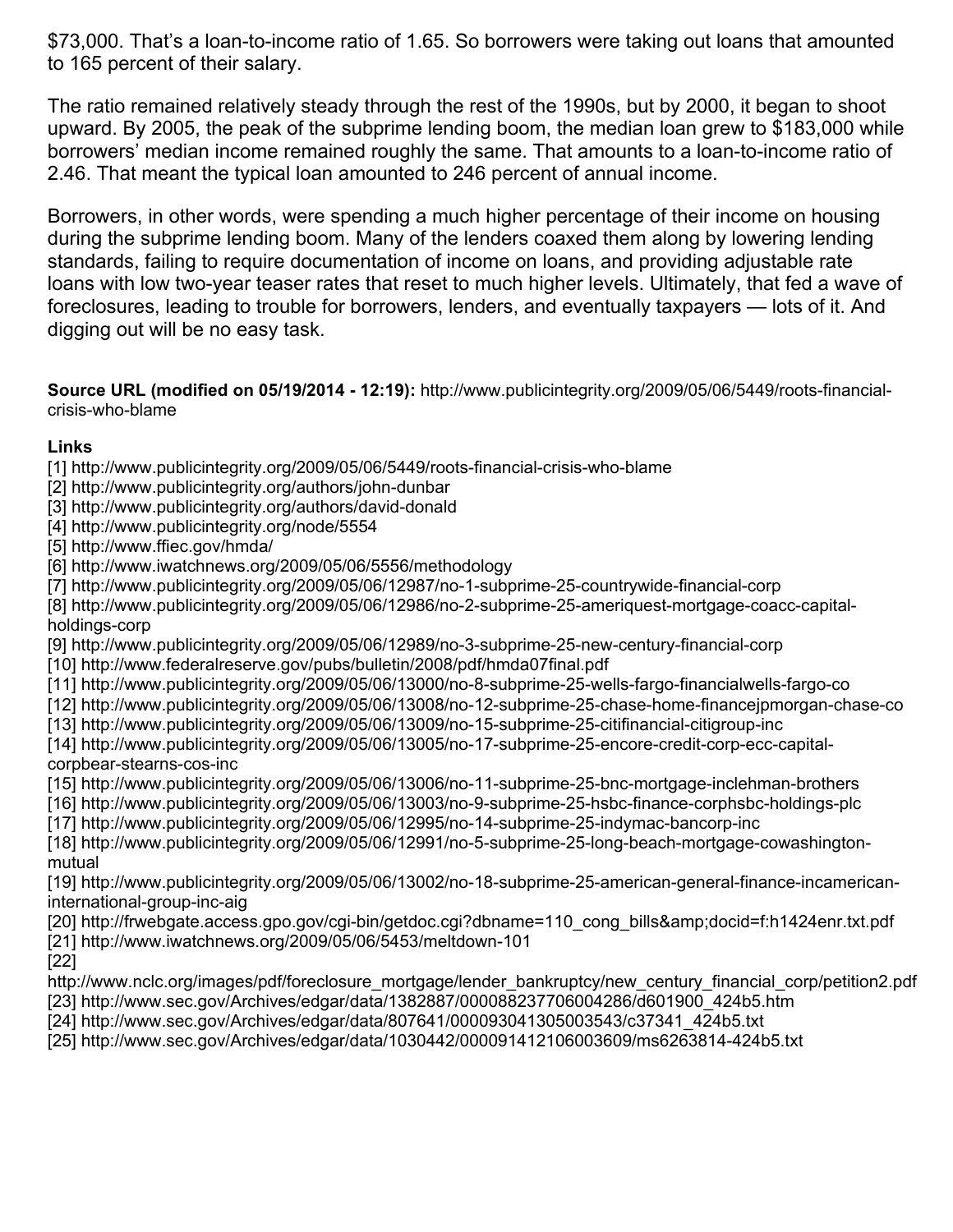## **Center for Public Integrity: The Subprime 25**

These top 25 lenders were responsible for nearly \$1 trillion of subprime loans, according to a Center for Public Integrity [analysis of 7.2 million "high interest" loans made](http://www.publicintegrity.org/2009/05/06/5556/methodology) between 2005 and 2007. Together, the companies account for about 72 percent of high-priced loans reported to the government at the peak of the subprime market. Securities created from subprime loans have been blamed for the economic collapse from which the world's economies have yet to recover.

[No. 1 of The Subprime 25: Countrywide Financial Corp.](http://www.publicintegrity.org/2009/05/06/12987/no-1-subprime-25-countrywide-financial-corp)  By [The Center for Public Integrity](http://www.publicintegrity.org/authors/center-public-integrity) May 6, 2009

[No. 2 of The Subprime 25: Ameriquest Mortgage Co./ACC Capital Holdings Corp.](http://www.publicintegrity.org/2009/05/06/12986/no-2-subprime-25-ameriquest-mortgage-coacc-capital-holdings-corp)  By [The Center for Public Integrity](http://www.publicintegrity.org/authors/center-public-integrity) May 6, 2009

[No. 3 of The Subprime 25: New Century Financial Corp.](http://www.publicintegrity.org/2009/05/06/12989/no-3-subprime-25-new-century-financial-corp)  By The Center for [Public Integrity](http://www.publicintegrity.org/authors/center-public-integrity) May 6, 2009

[No. 4 of The Subprime 25: First Franklin Corp./National City Corp./Merrill Lynch & Co.](http://www.publicintegrity.org/2009/05/06/12992/no-4-subprime-25-first-franklin-corpnational-city-corpmerrill-lynch-co)  By [The Center for Public Integrity](http://www.publicintegrity.org/authors/center-public-integrity) May 6, 2009

[No. 5 of The Subprime 25: Long Beach Mortgage Co./Washington Mutual](http://www.publicintegrity.org/2009/05/06/12991/no-5-subprime-25-long-beach-mortgage-cowashington-mutual)  By [The Center for Public Integrity](http://www.publicintegrity.org/authors/center-public-integrity) May 6, 2009

[No. 6 of The Subprime 25: Option One Mortgage Corp./H&R Block Inc.](http://www.publicintegrity.org/2009/05/06/12996/no-6-subprime-25-option-one-mortgage-corphr-block-inc)  By [The Center for Public Integrity](http://www.publicintegrity.org/authors/center-public-integrity) May 6, 2009

[No. 7 of The Subprime 25: Fremont Investment & Loan/Fremont General Corp.](http://www.publicintegrity.org/2009/05/06/12997/no-7-subprime-25-fremont-investment-loanfremont-general-corp)  By [The Center for Public Integrity](http://www.publicintegrity.org/authors/center-public-integrity) May 6, 2009

[No. 8 of The Subprime 25: Wells Fargo Financial/Wells Fargo & Co.](http://www.publicintegrity.org/2009/05/06/13000/no-8-subprime-25-wells-fargo-financialwells-fargo-co)  By [The Center for Public Integrity](http://www.publicintegrity.org/authors/center-public-integrity) May 6, 2009

[No. 9 of The Subprime 25: HSBC Finance Corp./HSBC Holdings plc](http://www.publicintegrity.org/2009/05/06/13003/no-9-subprime-25-hsbc-finance-corphsbc-holdings-plc)  By [The Center for Public Integrity](http://www.publicintegrity.org/authors/center-public-integrity) May 6, 2009

[No. 10 of The Subprime 25: WMC Mortgage Corp./General Electric Co.](http://www.publicintegrity.org/2009/05/06/13004/no-10-subprime-25-wmc-mortgage-corpgeneral-electric-co)  By [The Center for Public Integrity](http://www.publicintegrity.org/authors/center-public-integrity) May 6, 2009

[No. 11 of The Subprime 25: BNC Mortgage Inc./Lehman Brothers](http://www.publicintegrity.org/2009/05/06/13006/no-11-subprime-25-bnc-mortgage-inclehman-brothers)  By [The Center for Public Integrity](http://www.publicintegrity.org/authors/center-public-integrity) May 6, 2009